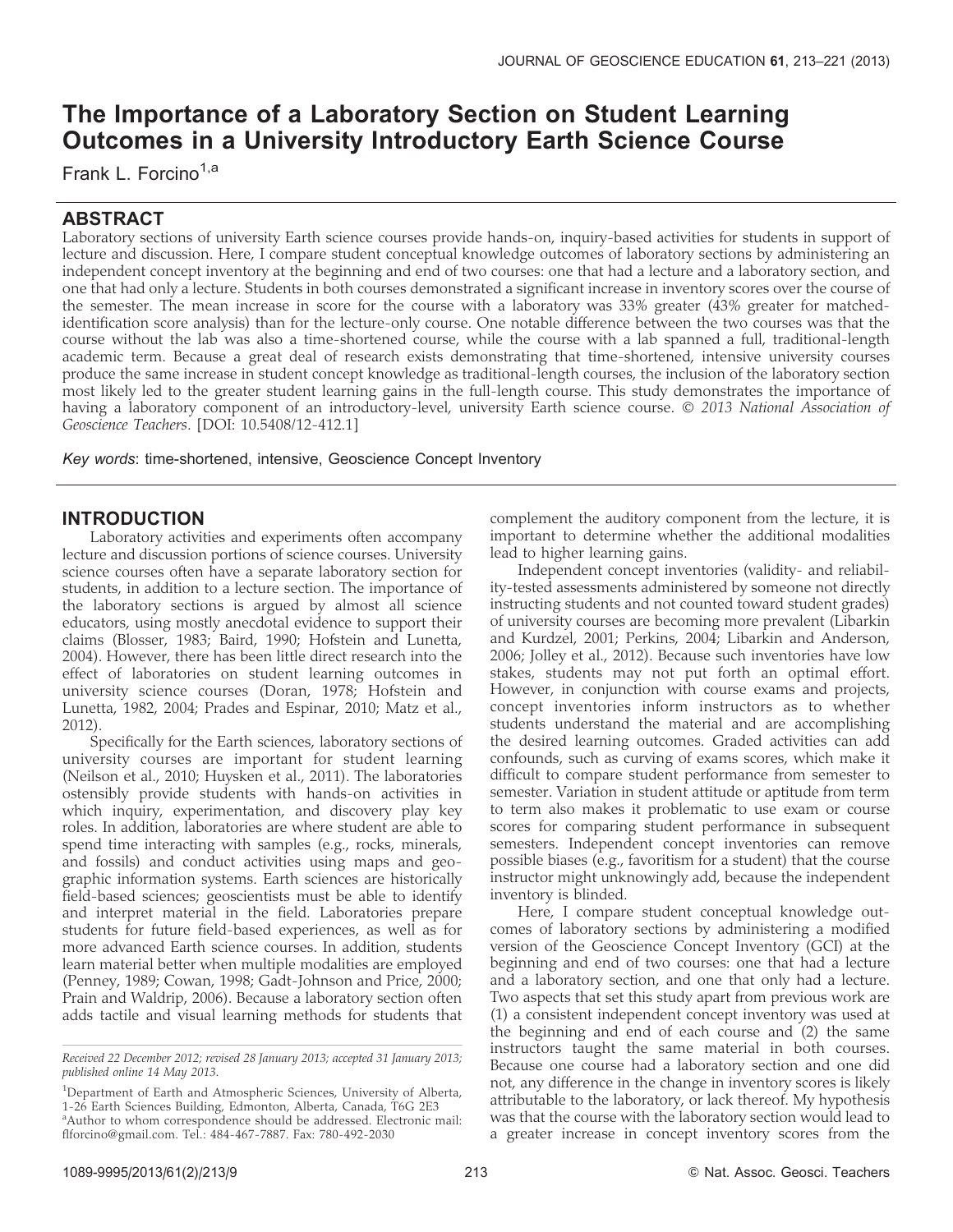|                           | Planet Earth (With Lab)                                                                                                                                                                                                              | Earth Sciences I (Lecture Only)                                                                                                                                                                                                                                                                              |
|---------------------------|--------------------------------------------------------------------------------------------------------------------------------------------------------------------------------------------------------------------------------------|--------------------------------------------------------------------------------------------------------------------------------------------------------------------------------------------------------------------------------------------------------------------------------------------------------------|
| Course objectives         | Show how the Earth functions as a dynamic<br>system that is shaped by interactions among its<br>geological, physical, chemical, and biological<br>elements. Overall, provide a solid foundation in<br>all branches of Earth science. | Students will gain a basic understanding of the<br>geoscience topics (see text), as they relate to the<br>scientific method, global warming, global climate<br>change, and interactions among the geosphere,<br>atmosphere, hydrosphere, and biosphere, including<br>the recent impacts of human activities. |
| Delivery                  | Lecture and lab                                                                                                                                                                                                                      | Lecture                                                                                                                                                                                                                                                                                                      |
| Prerequisites             | None.                                                                                                                                                                                                                                | Any 100-level science course                                                                                                                                                                                                                                                                                 |
| Course length             | 13 weeks                                                                                                                                                                                                                             | 3 weeks                                                                                                                                                                                                                                                                                                      |
| Period length             | $50 \text{ min}$                                                                                                                                                                                                                     | 2.5 <sub>h</sub>                                                                                                                                                                                                                                                                                             |
| Credit hours              | 3                                                                                                                                                                                                                                    | 3                                                                                                                                                                                                                                                                                                            |
| Evaluation mode           | Exams and lab exercises                                                                                                                                                                                                              | Exams                                                                                                                                                                                                                                                                                                        |
| GE requirements satisfied | Varies among programs                                                                                                                                                                                                                | Varies among programs                                                                                                                                                                                                                                                                                        |

TABLE I: Course attributes of both courses examined in this study.<sup>1</sup>

 ${}^{1}$ GE = general education.

beginning to the end of the course. This would corroborate previous research and anecdotal evidence that laboratory sections benefit student learning outcomes. To examine possible confounding effects because the lecture-only course was a time-shortened intensive course, I tested a subhypothesis that students enrolled in the course with the laboratory would score higher on questions that corresponded to content that was explicitly covered in at least one laboratory exercise. This would indicate that the laboratory exercises, rather than the difference between course lengths, were affecting student learning outcomes.

## METHODS Course Descriptions

I conducted this experiment in an Earth science department at a Canadian university. The department offers two versions of an introductory Earth science course (Table I). Planet Earth contains a laboratory section, while Earth Sciences I does not. Both courses offer an introduction to the origin and evolution of the Earth and solar system. Specific topics covered include plate tectonics, the rock cycle, energy balances, the water cycle, evolution of life, global climate change, the carbon cycle, human interaction with the Earth, and mineral and energy resources. The same lecture material was taught in both courses in each instructor's respective sections. The only apparent differences were (1) the lack of a laboratory section in Earth Sciences I and (2) Planet Earth was 13 weeks (with three 50-min lectures per week), whereas Earth Sciences I was 3 weeks (with 12.5 h of lecture per week). I was unable to test directly whether the lab or the full-length course caused differences in student learning gains in the lab course. However, previous research has found that intensive and traditional courses to be equally effective in producing the same student learning gains (Daniel, 2000, and references within; Davies, 2006, and references within; Kucsera and Zimmaro, 2010; Nasiri and Shokrpour, 2012). So, differences would likely be attributed to having the laboratory section or not.

The Planet Earth laboratory exercises support topics taught in the lecture section of the course. Laboratory activities include mapping and rock and mineral identification, and they cover topics such as the water cycle, glaciers, the atmosphere, the history of the Earth, and the human footprint on the Earth. Because the background information is taught in the lecture sections, and the lectures are the same for both the course with and the course without the lab, the students enrolled in the lecture-only course do not receive the hands-on experience of the laboratory to reinforce the lecture material (Table I).

Students may enroll in the lecture-only course if the general science requirements for their particular major do not include a science course with a laboratory (Table I). Often these students still enroll in the lab course because it is more conveniently scheduled during the semester and more sections are offered per year. Thus, there is a consistent mix of students from various majors among the courses. There is no evidence that a student more adept at science would enroll in one course instead of the other. However, I did test to determine whether a bias existed toward science majors in one course or the other (as explained later).

### Instrument and Administration

The instrument used to evaluate the students was a modified version of the GCI. The GCI is a multiple-choice assessment instrument used in introductory geoscience courses. It consists of a set of 69 questions, from which I selected 28 (see the supplemental material, available at http://dx.doi.org/10.5408/12-412s1, for the complete concept inventory). Each of these questions has gone through rigorous reliability and validation studies (Libarkin and Anderson, 2005, 2006). These particular 28 questions were chosen from the entire pool of GCI questions because they most closely aligned with the lecture material. I constructed another nine questions to cover content that was not part of the GCI. These nine questions were created to measure content retention of material taught in the two courses. Incorrect response options were provided to reflect common misconceptions, based on statements from the instructors of the Planet Earth course. These nine questions are marked in red in the supplemental material.

The total score possible on the concept inventory instrument was 46 points—some of the 37 questions had multiple possible answers and, therefore, multiple possible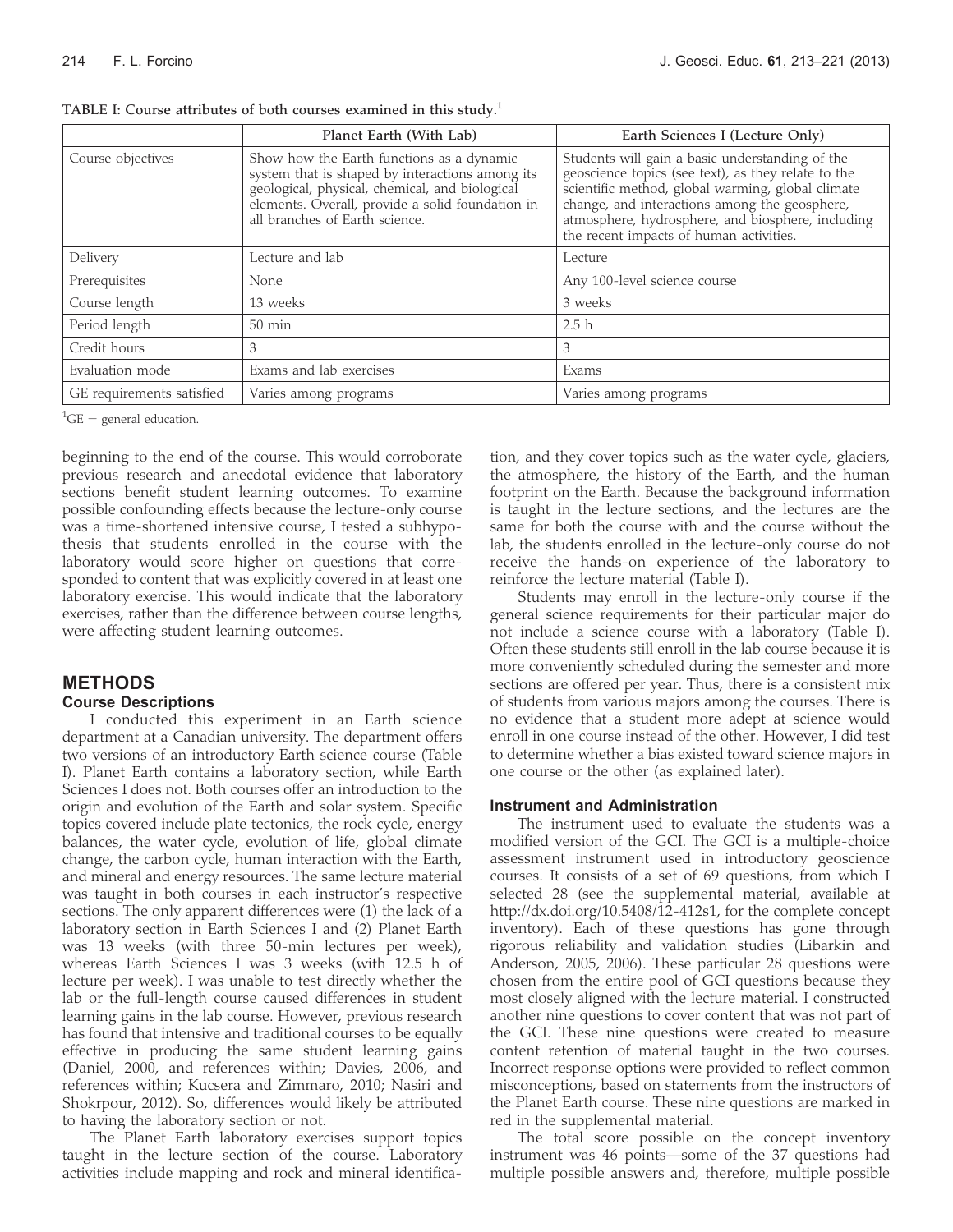|              | With Lab  |            |           | Lecture Only |           |            |
|--------------|-----------|------------|-----------|--------------|-----------|------------|
| Instructor   | Precourse | Postcourse | Precourse | Postcourse   | Precourse | Postcourse |
| Instructor 1 | Sept. 9   | Dec. 5     | Jan. 11   | Apr. 11      | May 7     | May 24     |
| Instructor 2 | Sept. 9   | Dec. 5     | N/A       | N/A          | May 28    | June 13    |

TABLE II: Dates each pre- and postcourse assessment was administered.<sup>1</sup>

 ${}^{1}N/A$  = not applicable.

points. In addition to the 37 questions, students were asked to volunteer their student identification numbers in order to match scores from precourse to those from postcourse. The 37 questions were intended to gauge general Earth science knowledge. One advantage of using a standard instrument such as the GCI is that it is not specific to any university or to any particular course. The transferability of this instrument made it appropriate for this study.

I administered pre- and postcourse concept inventories to students between September 2011 and June 2012 (Table II). The concept inventory instrument was identical for both Earth and atmospheric science courses and for both the preand the postcourse inventories. The purpose of the precourse inventory was to measure students' incoming concept knowledge, while the postcourse inventory measured conceptual knowledge gained throughout the span of each course.

Student random guessing could lead to anomalously high scores. To determine the average assessment score that would be achieved by random guessing, I created a null model of randomly generated responses to the assessment questions. The null model was constructed by randomly selecting one response for each of the 37 questions. Although some questions had multiple correct answers (meaning that the test had 46 correct selections, for 46 total points), this aspect was omitted from the model. This simplified the model and took into account the likely scenario that students who ignored the instruction to not randomly select answers would also not pay attention to the test instructions, which directed students to select multiple responses when appropriate. The random selection of responses to all 37 questions was repeated 1,000 times to determine the mean score achieved by random guessing. This null model simulates 1,000 students randomly choosing responses to all assessment questions.

I obtained human subject research permission in accordance with applicable Canadian laws and university protocol. Student responses to inventory questions were coded to remove identifiers. Therefore, student anonymity was maintained even though identification numbers were collected, because I never obtained a list of student's names and I was the only person in possession of the scores. The variables I gathered from the students were instructor identity (one of two possibilities), class standing (first through fourth year), and academic major. For purposes of this study, I categorized the majors as Earth science, science, or nonscience. Earth science majors included geology, petroleum geology, Earth science, and atmospheric science majors. Science majors included other ''hard'' sciences, including chemistry, biology, ecology, and physics. Every other major was included as nonscience majors, including engineering and math majors. I did not collect student gender, age, or ethnicity because I was limited by class time;

I was only allotted by each of the instructors a certain amount of time for students to take the concept inventory.

#### Statistical Analysis

To test for a statistically significant increase in student conceptual knowledge, I performed t-tests between pre- and postcourse inventory scores for the lecture-only course and the lab course, separately. Two sets of  $t$ -tests were conducted: (1) all scores from pre- and postcourse inventories for both the lecture-only course and the lab course were examined and (2) the individual scores—matched by student identification numbers—were sequentially compared to one another. For the first analysis, I conducted  $t$ -tests to test for significant differences between the pre- and the postcourse scores. For the second analysis, I conducted paired-sample ttests to test for a significant difference between the two sets of inventory scores. The paired-sample  $t$ -tests take into account the changes of individual student's scores from preto postcourse.

In addition to the analysis that included all 37 questions, a secondary analysis was conducting examining 12 particular questions. These 12 questions contained content that was explicitly covered in at least one laboratory exercise. Because the concept inventory was initially designed for general assessment of the lab course, without this specific study in mind, the questions were geared toward general Earth science knowledge (the bulk of the material instructed in the lecture section). As a secondary test of the differences in student conceptual knowledge gains between the lectureonly and the lab courses, I compared the results of these 12 inventory questions (totaling 16 points) between the two courses. Because students in the lab course had a greater opportunity to actively engage in the material covered by these 12 questions, it is possible that the students in the lecture-only course would not demonstrate as strong of an increase in scores for these 12 questions. Therefore, evidence for a greater increase in the conceptual knowledge for these 12 questions among students enrolled in the lab course would provide evidence that the laboratory course directly aids in student learning outcomes.

Because 9 of the 37 questions (10 out of the total 46 points) on the inventory were not from the GCI and were not tested for reliability or validity, additional t-tests were conducted comparing standardized scores for only the 28 GCI questions to scores of all 37 questions. If there are no significant differences between the scores of the 28 GCI questions and all 37 inventory questions, this suggests that the 9 questions were not biased.

Within each course, there were two possible instructors, and the enrolled students pursued a range of majors, including Earth science majors, science majors, and nonscience majors. Furthermore, as is often the case with timeshortened, intensive courses, students in the lecture-only course tended to be further along in their university careers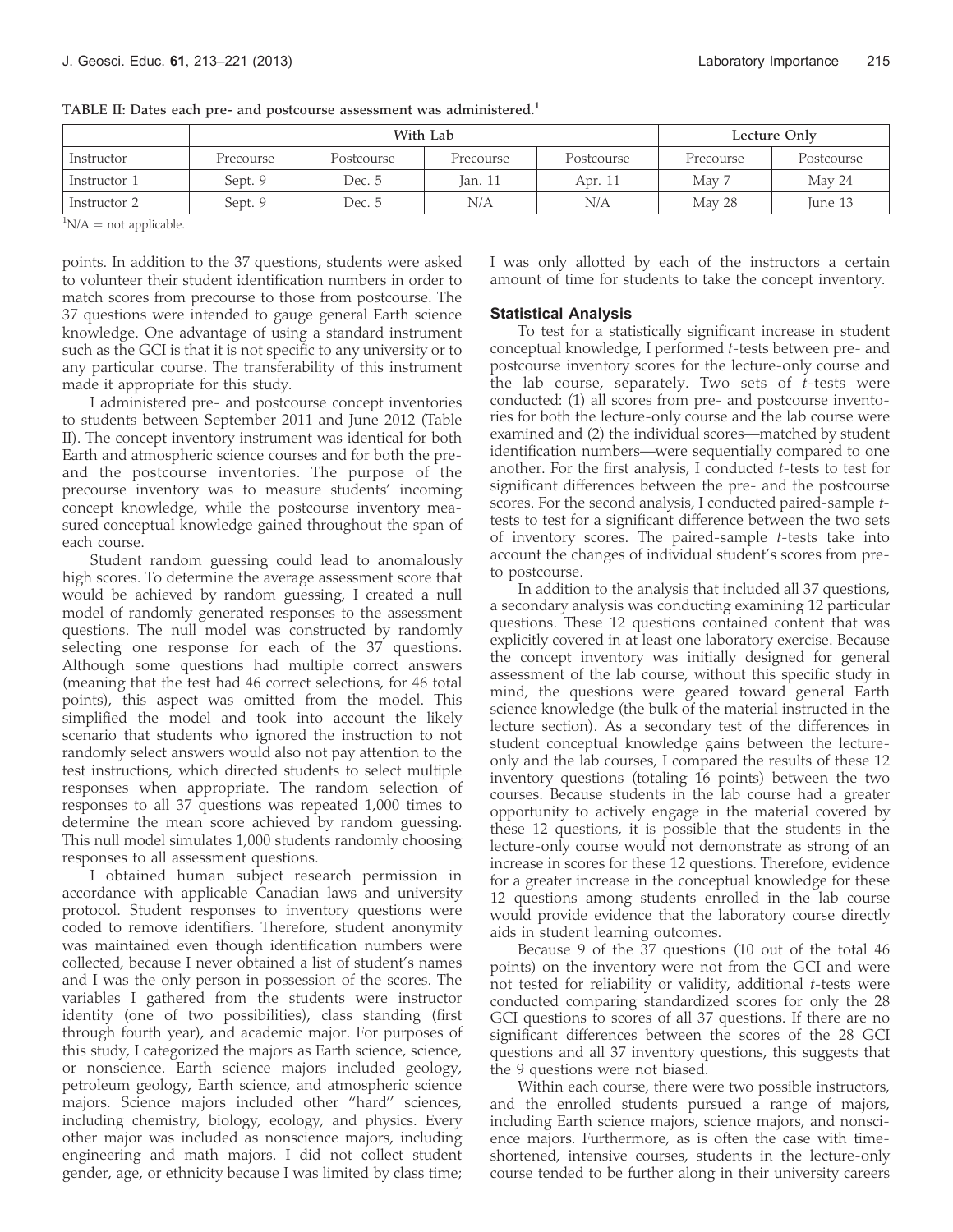|          | With Lab    | Lecture Only |  |  |
|----------|-------------|--------------|--|--|
| 1st year | 57% (122)   | $2\%$ (1)    |  |  |
| 2nd year | 26% (55)    | $14\%$ (9)   |  |  |
| 3rd year | $12\%$ (25) | 33% (21)     |  |  |
| 4th year | $6\%$ (12)  | 51% (32)     |  |  |

TABLE III: The percentage (and number) of each year of student academic standing for both the course with the laboratory section and the lecture-only course.

than those in the full-length course (Daniel, 2000; Table III). To evaluate the possible effects of instructor, academic major, and class standing on the change in inventory scores from the pre- to postcourse, I performed and analyzed general linear models (GLMs). The GLMs statistically evaluate the goodness of fit of the different populations (i.e., pre- and postcourse inventories for lecture-only and lab courses), different instructors, year, and major to the inventory scores. The GLM consisting of just the inventory scores for the pre- and postcourse populations is the same as a t-test. However, by conducting this univariate GLM, a baseline is created to compare to the bivariate GLM. To measure the effect of the instructor, year, and major on the change in concept inventory scores, I calculated the difference between the  $r^2$  statistics between the univariate GLM (the two populations) and the bivariate GLM (the two populations and the different instructors, year, or major). In addition to the three bivariate GLMs, I conducted one multivariate GLM consisting of the inventory scores, year, and major. If any variable were to have a significant effect on the change in scores, the  $r^2$  statistic would be greater in the bivariate analysis than the univariate analysis. However, in most cases, adding variables to the GLM would result in some increase in the  $r^2$  statistic. So, each GLM was evaluated using the Akaike information criterion (AIC) and Bayesian information criterion (BIC; also known as the Schwarz criterion; Akaike, 1977; Schwarz, 1978). BIC evaluates the goodness of fit of the model while scaling with the sample size or the number of variables, whereas AIC does not take into account the sample size or the number of variables. The model with the most explanatory power has the highest  $r^2$ value and lowest AIC and BIC (i.e., the greatest percentage of variation explained per degree of freedom).

I performed two separate sets of GLM analyses, one for the lecture-only course and one for the lab course. If any variable were determined to have an effect on the postcourse inventory scores in either of the two populations (lecture only or lab), that variable would help explain differences between the lecture-only and the lab courses.

#### RESULTS

From the pre- to the postcourse inventory, mean scores increased 12.9% for students in the lecture-only course and 17.3% for students in the lab course. That is a 33% greater increase for the lab course compared with the lecture-only course (Fig. 1 and Table IV).

There was no significant difference found between the standardized inventory scores of the 28 GCI questions and those of all 37 inventory questions (Fig. 2). This result was consistent for both the pre- and the postcourse inventories.



FIGURE 1: Mean  $\pm$  1 SD of assessment scores for analysis including all scores. The four numbers represent the four sample sizes for each of the four populations.

Even though the nine questions created for this inventory were not tested for reliability and validity, they had no effect on student performance. Therefore, I focus on the results of all 37 concept inventory questions for the discussion.

Within the analysis of the inventory scores for the matched-identification numbers, students demonstrated an increase of 11.9% for the lecture-only course and 17.0% for the lab course (Fig. 3 and Table IV). That is a 43% greater increase for the lab course compared with the lecture-only course.

The null model of randomly selected student responses produced a mean inventory score of 9.1 with a standard deviation (SD) of 2.4; this translates to a mean score of 25% if out of 37 total questions and 20% if out of 46 total correct responses. Because all inventory scores (pre- and postcourse) were greater than 47.6%, there is a low likelihood that the mean scores (pre- or postcourse for both courses) were influenced by random guessing.

There was a significant difference between the pre- and the postcourse inventory scores for both courses ( $p < 0.001$ ; Table V). The postcourse inventory scores were significantly

TABLE IV: Absolute scores (and percentage scores) for the student concept inventory.

|                           | Precourse    | Postcourse     |  |
|---------------------------|--------------|----------------|--|
| Complete analysis         |              |                |  |
| With lab                  | 21.9 (47.6%) | 29.9 (64.9%)   |  |
| Lecture only              | 22.2 (48.3%) | 28.2 (61.2%)   |  |
| Matched identification    |              |                |  |
| With lab                  | 22.8 (49.5%) | $30.6(66.6\%)$ |  |
| Lecture only              | 22.6 (49.2%) | 28.1 (61.1%)   |  |
| 12 lab-specific questions |              |                |  |
| With lab                  | 7.8 (49%)    | 11.2 (70%)     |  |
| Lecture only              | 8.5(53%)     | $10.3(64\%)$   |  |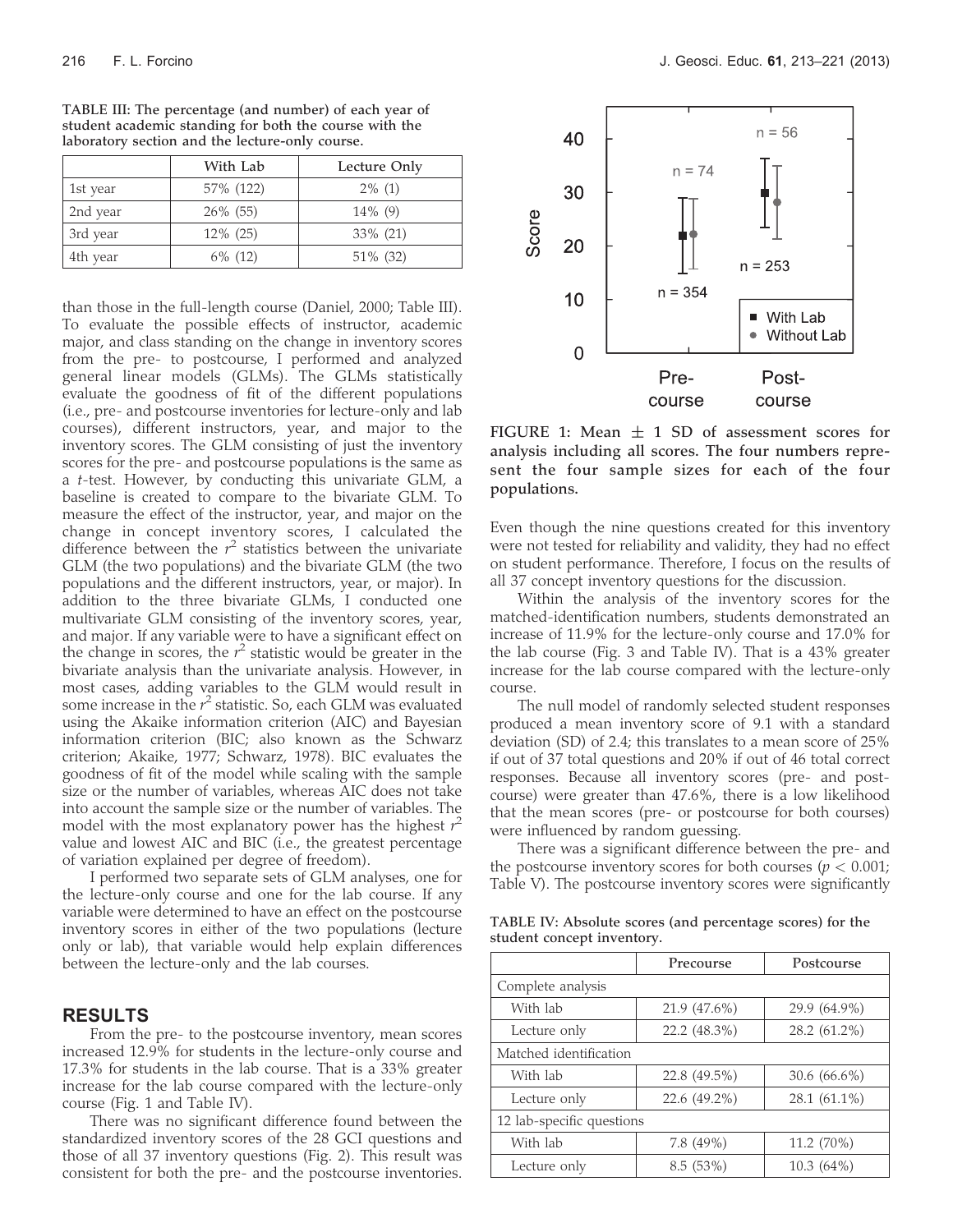

FIGURE 2: Standardized scores for pre- and postcourse concept inventories consisting of the 28 GCI questions only and all 37 questions. The results for the two t-tests are also presented: one between the two precourse score populations and one between the two postcourse score populations.

greater for both courses. Using a paired-sample t-test, a significant difference was found between the pre- and the postcourse matched-identification scores for both courses (p  $< 0.001$ ; Table VI).

Within the analysis of the 12 questions that were specific to exercises performed in the laboratory section of the lab course, there was an increase of 21% for the lab course and 11% for the lecture-only course (Table IV). That is an 84% greater increase for the lab course compared with the lecture-only course (Fig. 4 and Table VII).



FIGURE 3: Mean  $\pm$  1 SD of assessment scores for analysis of the matched-identification scores. The four numbers represent the four sample sizes for each of the four populations.

| With Lab<br>Pre- vs. Postcourse | Lecture Only<br>Pre- vs. Postcourse |  |  |
|---------------------------------|-------------------------------------|--|--|
| $p < 0.001$ (Y)                 | $p < 0.001$ (Y)                     |  |  |
| $t = -14.28$                    | $t = -4.96$                         |  |  |
| $n = 354$ (pre)                 | $n = 74$ (pre)                      |  |  |
| $n = 253$ (post)                | $n = 56$ (post)                     |  |  |

TABLE V: T-test results for comparisons of all assessment scores. ''Y'' or ''N'' denotes whether the test was statistically significant at  $p < 0.05$ .

There were no effects from instructor, class standing, or academic major on either of the GLMs (Fig. 5 and Table VIII). The GLM for both the lab course and the lecture-only course had minimal increases in  $r^2$  statistics and the lowest AIC and BIC results from the univariate models consisting of only the inventory scores without other variables.

#### **DISCUSSION**

Students in both courses (lecture-only and lecture plus lab) demonstrated a significant increase in concept inventory scores over the span of each course (Figs. 1 and 2 and Tables IV–VII). However, the inventory scores for the lab course increased 33% more than those for lecture-only course and 43% more within the matched-identification score analysis. Because the same two instructors teach the same material in the lecture sections of both courses, the greater increase of scores for students enrolled in the lab course reflects that those students gained more conceptual knowledge in the course with an associated laboratory.

Because of the experimental design, a disadvantage of this study is that I cannot directly distinguish between the lack of a lab and the shortened length of the course (3 weeks as opposed to 13 weeks) as the cause for the lower learning gains in the lecture-only course. I was unable to manipulate either course to setup a proper control for the experiment. It would be unethical, and possibly detrimental to the students, to remove the laboratory section from the lab course. However, there are two novel and important factors of this study that overcome this one disadvantage. (1) The same two instructors teach the same material in the lecture section of both the lab course and the lecture-only course. Introductory courses often either have a required lab or do not. It is less common to have the same instructors teach two versions of a course, particularly without adding material to the lecture to compensate for the lack of a laboratory component. (2) An independent instrument was employed, and the same concept inventory questions were given to all

TABLE VI: Paired-sample t-test results for comparisons of matched-identification assessment scores. ''Y'' or ''N'' denotes whether the test was statistically significant at  $p < 0.05$ .

| With Lab<br>Pre- vs. Postcourse | Lecture Only<br>Pre- vs. Postcourse |  |  |
|---------------------------------|-------------------------------------|--|--|
| $p < 0.001$ (Y)                 | $p < 0.001$ (Y)                     |  |  |
| $t = -21.89$                    | $t = -7.58$                         |  |  |
| $n = 203$ (pre)                 | $n = 56$ (pre)                      |  |  |
| $n = 203$ (post)                | $n = 56$ (post)                     |  |  |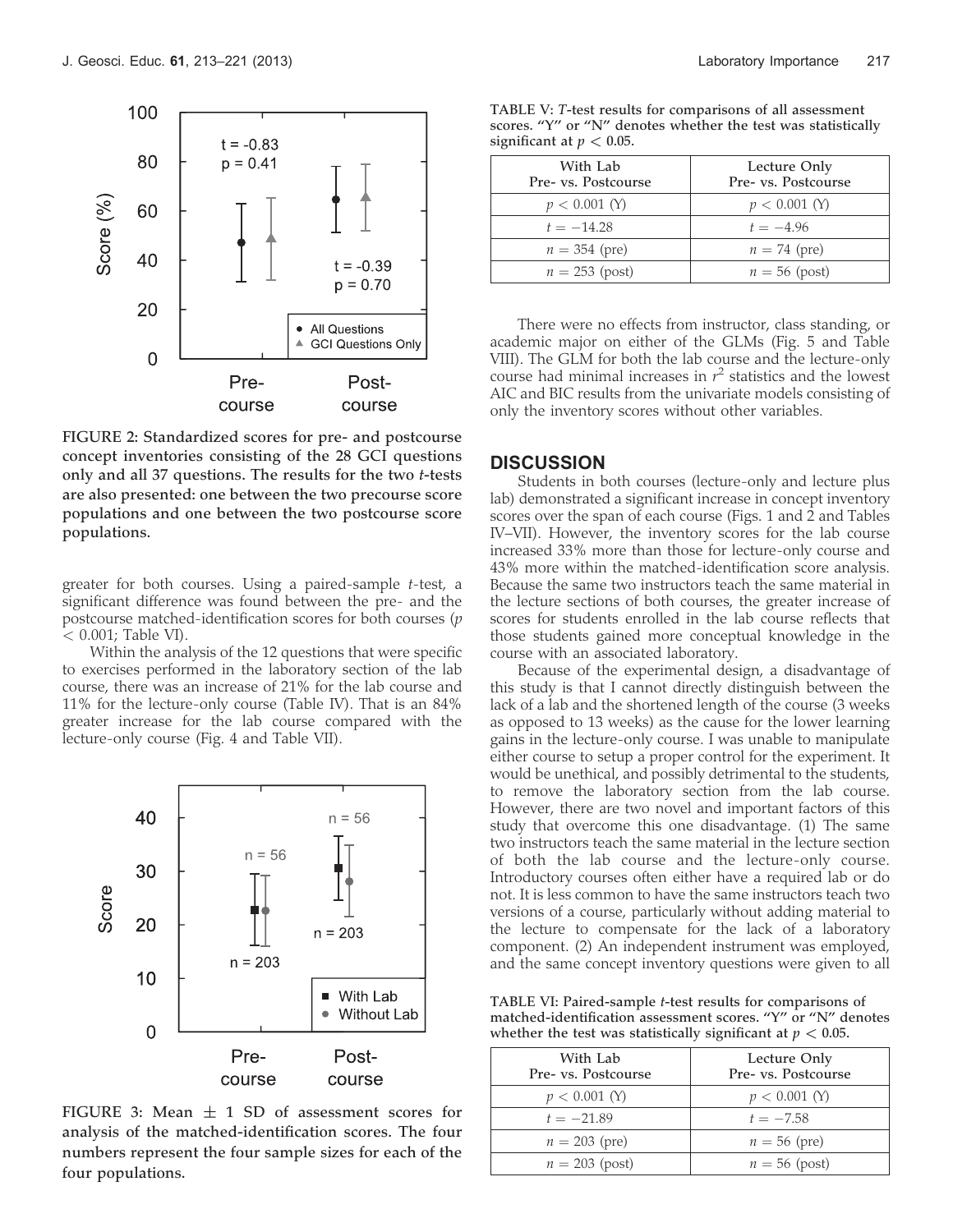

FIGURE 4: Mean  $\pm$  1 SD of concept inventory scores for analysis of the 12 questions (totaling 16 points) that were directly asked in one of the questions within a lab exercise. The four numbers represent the four sample sizes for each of the four populations.

students pre- and postcourse. By using the GCI, I am able to conduct a controlled inventory using a reliability- and validity-tested instrument to gauge student conceptual understanding prior to and after the course. This method provides a measure independent from the graded evaluations administered by the instructors. Furthermore, providing the same questions pre- and postcourse is the most direct means of assessing student conceptual knowledge outcomes. If the questions change or if some other measure is used, there is a chance for error in gauging what the students have gained.

Even though I was unable to control for course length, previous literature indicates that intensive courses are as effective as full-length courses in that these courses produce the same student learning gains (Daniel, 2000, and references within; Davies, 2006, and references within; Kucsera and Zimmaro, 2010; Nasiri and Shokrpour, 2012). Inventory scores for time-shortened and intensive courses are consistently the same as for traditional-length courses in a range of disciplines, including the Earth sciences (Waechter, 1966). This evidence suggests that the shortened nature of the lecture-only course did not lead to the lower learning gains compared with the lab course.

If the shortened length of the lecture-only course was not the cause for the poorer learning gains observed, the lack of a laboratory sections was the most likely cause. There has been little research into the effects of laboratory components



FIGURE 5: Mean  $\pm$  1 SD of assessment scores for analysis including all scores separated by the two instructors. The ''#1'' represents scores from instructor 1, and the ''#2'' represents scores from instructor 2.

accompanying university science courses (Hofstein and Lunetta, 1982, 2004). Specifically for the Earth sciences, only one study has examined the importance of having a laboratory section along with a lecture section (Neilson et al., 2010). Neilson et al. found that students enrolled in an optional laboratory section of an introductory Earth science course performed better than students not enrolled in the laboratory section; the students obtained a greater amount of total course points. The results of the present study corroborate the findings of Neilson et al. and support the long-held assumption that laboratory sections increase student learning outcomes (Hofstein and Lunetta, 2004). Thus, it is likely that the 33% greater increase in student concept knowledge in the lab course compared to the lecture-only course was a direct result of the laboratory component. This is an important affirmation of the effectiveness of university Earth science laboratory sections. To further support the importance of Earth science laboratories in university student education, researchers need to conduct additional quantitative and qualitative case studies into the outcomes of introductory course laboratories. In addition, assessment of the effectiveness of upperlevel Earth science courses is needed to reveal how laboratories aid student learning in more advanced geoscience courses.

In this study, the course that contained a lecture and a lab provided the students with approximately twice the amount of class time as the lecture-only course. Therefore,

TABLE VII: t-test results for comparisons of concept inventory scores for the 12 questions (totaling 16 points) that were explicitly asked in one of the questions within a lab exercise. "Y" or "N" denotes whether the test was statistically significant at  $p < 0.05$ .

| With Lab Pre- vs. Postcourse | Lecture Only Pre- vs. Postcourse | With Lab vs. Lecture Only Postcourse |
|------------------------------|----------------------------------|--------------------------------------|
| $p < 0.001$ (Y)              | $p < 0.001$ (Y)                  | $p = 0.11$ (N)                       |
| $t = -6.66$                  | $t = -3.60$                      | $t = -1.61$                          |
| $n = 90$ (pre)               | $n = 74$ (pre)                   | $n = 64$ (lab)                       |
| $n = 64$ (post)              | $n = 58$ (post)                  | $n = 58$ (no lab)                    |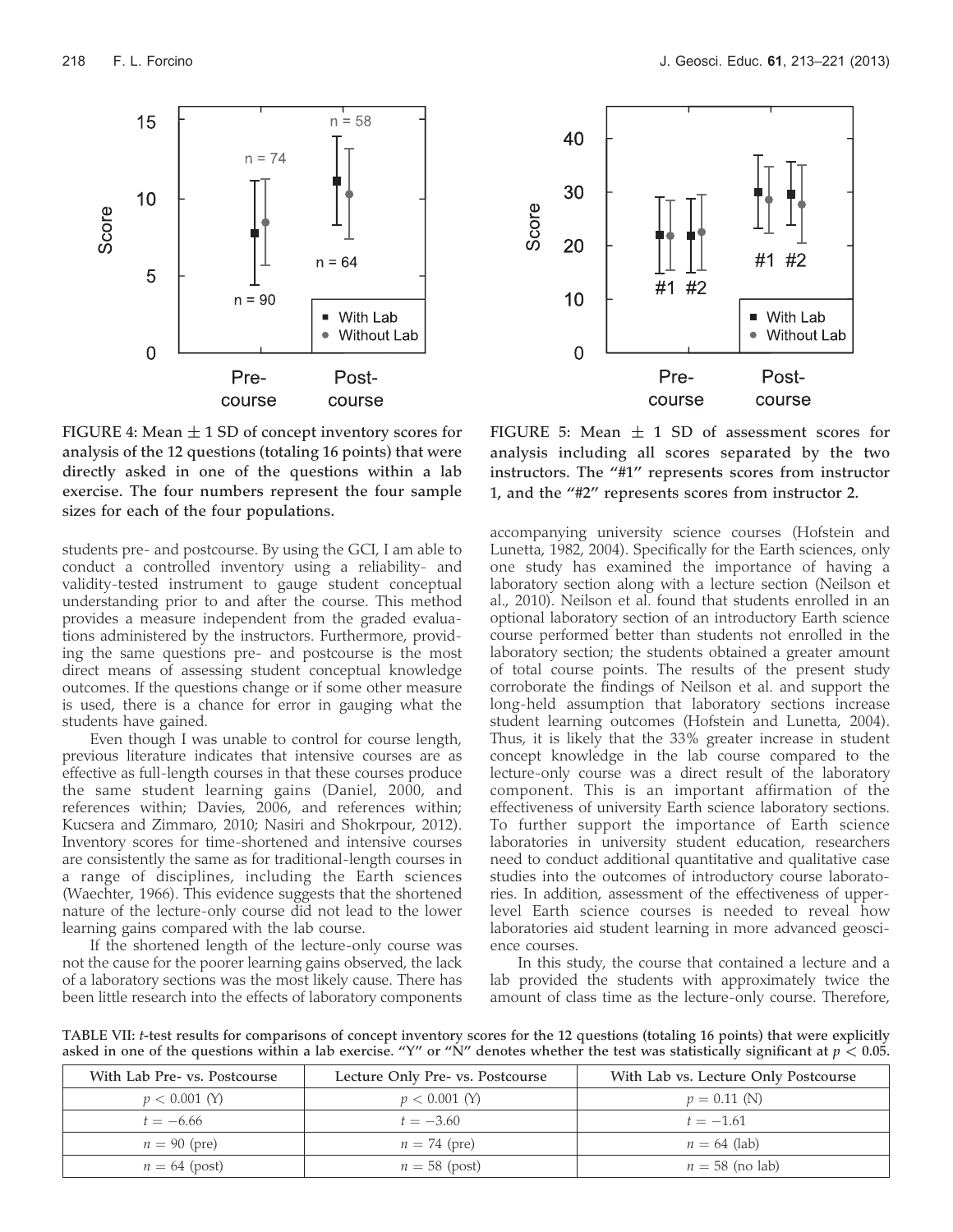| TABLE VIII: GLM results taking into account the different instructors on the assessment scores. |  |
|-------------------------------------------------------------------------------------------------|--|
|-------------------------------------------------------------------------------------------------|--|

|                                               | $p$ value |      | <b>BIC</b> | AIC    |
|-----------------------------------------------|-----------|------|------------|--------|
| With lab                                      |           |      |            |        |
| Inventory only                                | < 0.001   | 0.41 | 807.13     | 798.44 |
| Inventory $+$ different instructors           | < 0.001   | 0.41 | 811.02     | 799.43 |
| Inventory $+$ class standing (year)           | < 0.001   | 0.45 | 821.28     | 798.10 |
| Inventory $+$ major                           | < 0.001   | 0.46 | 810.07     | 792.67 |
| Inventory $+$ class standing (year) $+$ major | < 0.001   | 0.46 | 827.95     | 798.97 |
| Lecture only                                  |           |      |            |        |
| Inventory only                                | < 0.001   | 0.44 | 344.47     | 338.45 |
| Inventory $+$ different instructors           | < 0.001   | 0.47 | 349.93     | 339.89 |
| Inventory $+$ class standing (year)           | < 0.001   | 0.47 | 358.40     | 344.35 |
| Inventory $+$ major                           | < 0.001   | 0.45 | 351.92     | 341.89 |
| Inventory + class standing (year) + major     | < 0.001   | 0.47 | 366.02     | 347.95 |

the students in the lab course could have gained a greater amount of conceptual knowledge because they had a greater amount of time on task. I tested this possibility by examining the inventory scores of a subset of 12 of the total 37 questions (Fig. 4 and Table VII). These 12 questions contained content that was within a question the students had to answer for at least one of the lab exercises. Students in the lab course had a greater opportunity to actively engage in the material covered by these 12 questions. There was only a marginally significant difference between the postcourse score populations of these 12 questions ( $p = 0.11$ ). Although this is greater than the often employed threshold of  $p = 0.05$ , I contend this marginally significant difference provides evidence that the students in the lab course are gaining a greater amount of conceptual knowledge on this subset of inventory questions. Furthermore, the students in the lab course had an increased score 10% greater than that of students in the lecture-only course (Table IV). Thus, the greater increase in concept knowledge on these 12 questions by students in the lab course is evidence the lab course directly aids in student learning outcomes (Fig. 4 and Table VII)

Some may argue the greater increase of scores on these 12 questions is not sufficient evidence (and not statistically great enough) that the lab content was leading to the greater increase in student conceptual knowledge. In this case, whether the greater increase in inventory scores on these 12 questions was due to greater time on task, reinforcement of the lecture material, or students learning the material for the first time, the students in the lab section still had greater increases in conceptual knowledge (on these 12 questions and all 37 questions). The laboratory section provided students with a worthy complement to the lecture section, leading to a greater understanding of Earth science concepts.

As is the case with many time-shortened or intensive courses (Daniel, 2000), the students in the lecture-only course were generally further along in their university careers than were the students in the course with the lab (Table III). Students further into their university career often have a stronger work ethic (Daniel, 2000; Davies, 2006). If this factor did affect student performance on the concept inventory, I predicted it would lead to higher scores. Given that the postcourse scores for the lecture-only course were

lower than those for the lab course, it can reasonably be concluded that the greater number of third- and fourth-year students was not a factor. Conversely, if the older and nontraditional students were taking the intensive, lectureonly course because of poor planning early in their university career, lack of desire to take a science course, or some other negative motive, I would not expect their scores to be higher. However, the mean precourse scores (and assessment score SD) for both courses were approximately the same (Figs. 1–3 and Table IV). In addition, there was no effect of student academic year on the increase in pre- to postinventory scores as determined by the two separate GLMs (Table VIII). To further examine this complex issue, I plan to conduct future examinations where student academic year is controlled.

The length of lecture period differed between the two courses. Class length for the lab course was 50 min three times per week. Class length for the lecture-only course was 3 h per day (with two 10-min breaks), 5 d per week. The longer length of lecture period for the lecture-only course may have resulted in lower learning gains. It is difficult for students to continually take in and process information for more than 2.5 h (Hartley and Davies, 1978; Wankat, 2002). However, a lengthy lecture period is often a factor in timeshortened, intensive courses. If the long lecture period led to lower learning gains, this should be a consistent finding for all time-shortened, intensive courses. Because I established that this is not the case (as explained earlier), the length of the lecture periods most likely had little impact on the difference in learning gains between the two courses. Furthermore, research has demonstrated the student learning outcomes are not affected by longer, intensive lecture periods (Daniel, 2000).

There was no statistical evidence of any difference in inventory scores (pre- or postcourse) among the two instructors, 4 y, or academic majors (Fig. 5). None of these variables led to a greater increase in scores from pre- to postcourse (Table VIII). This is further evidence that the differences between the two courses were caused by the inclusion or exclusion of the laboratory component.

An alternative qualitative interpretation of the results from this study is that the increase in inventory scores in the lab course is similar to the increase for the lecture-only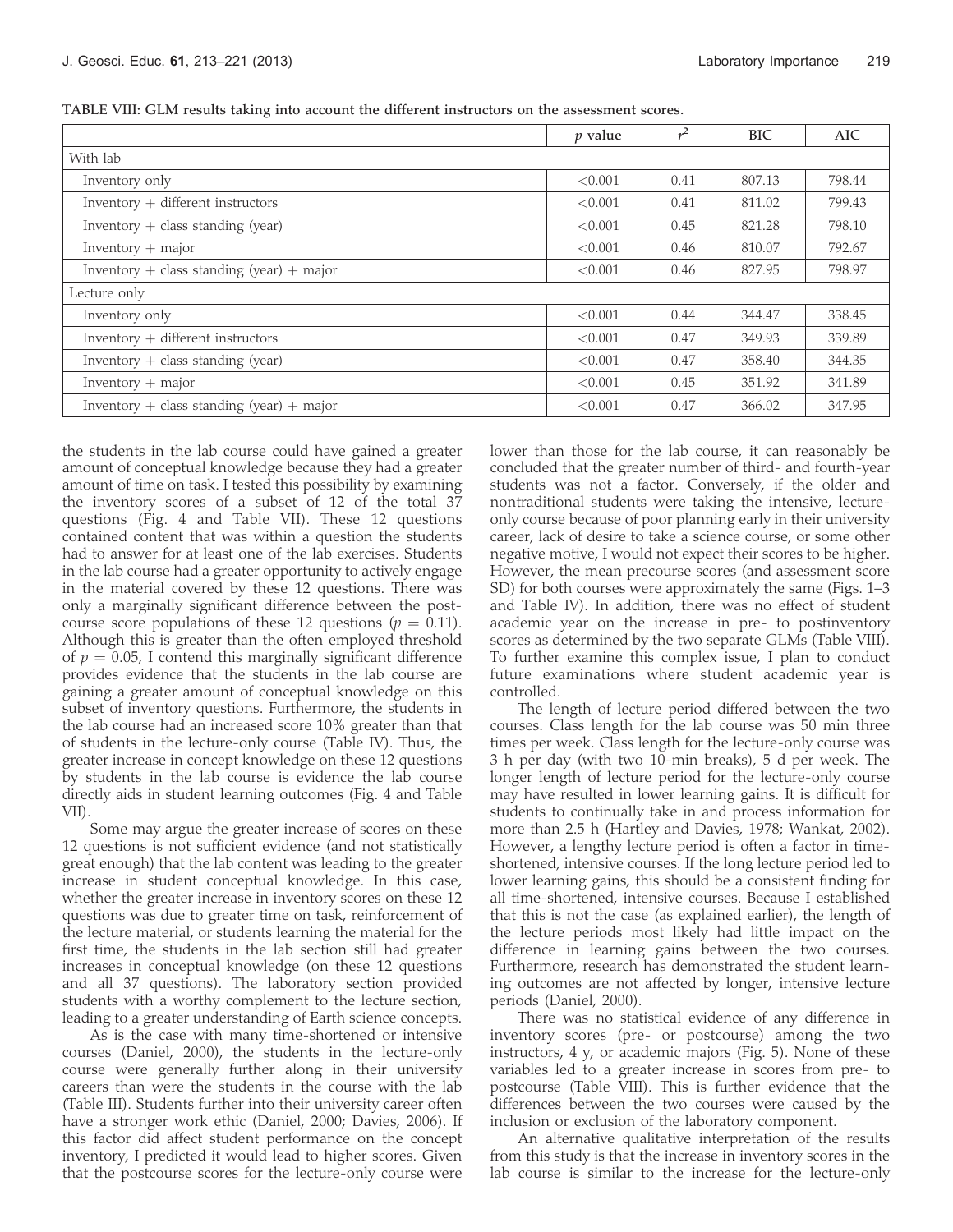course. This interpretation suggests that students in the lab course did not gain more conceptual knowledge than students in the lecture-only course. When the time and resources put into the lab course are weighed, the increase in conceptual knowledge gains may not be resource beneficial. Two responses to this interpretation are (1) that any increase in conceptual knowledge is worth the cost. To better our society, people need to understand how the world works to be informed decision makers. Particularly, at the university level, this may be the students' one science course, specifically preparing preservice teachers, whose science preparation is often lacking (McDermott, 1990; Supovitz and Turner, 2000; Loverude et al., 2011). Without laboratories for experiential learning, these students may be unprepared to lead laboratory activities for their own future students. Therefore, providing all students at all levels with the best opportunity for gaining knowledge is worth the cost. (2) This study is a first step in examining the effectiveness of laboratories compared with lecture-only courses. Additional studies using the GCI will further explore student learning gains in courses with and without laboratories. I will employ additional sample populations, plus a specialized assessment instrument geared specifically toward measuring the effects of laboratory courses. These data will help to determine whether the greater increase in conceptual knowledge by students in the lab course is a consistent result, whether a reassessment of the laboratory activities may be in order,

and whether the mechanisms by which laboratories increase student understanding match the hypotheses developed from anecdotal observations.

# CONCLUSIONS

To conduct a direct test of the effect of a laboratory section on student learning gains, I administered the same pre- and postcourse concept inventory to students in two courses, one that contained a laboratory section one that was only a lecture. The same two instructors taught the same material in both courses. The mean increase in inventory score for the course with a laboratory was 33% greater (43% greater for matched-identification score analysis) than the mean score increase for the lecture-only course. The only notable difference between the courses was that the lectureonly course was a time-shortened course. Because overwhelming research exists demonstrating that time-shortened, intensive university courses produce the same student learning gains as traditional-length courses, the inclusion of the laboratory section most likely led to the greater increase in student conceptual knowledge in that course. This result demonstrates the importance of a laboratory section accompanying the lecture section of introductory-level, university Earth science courses to maximize the educational outcomes for students.

#### Acknowledgments

Thank you to Dr. Kristen St. John and two anonymous reviewers for thoughtful and helpful comments that greatly improved this manuscript. I thank the Centre for Teaching and Learning at the University of Alberta, and in particular Academic Director Dr. Heather Kanuka, for enthusiastically supporting this project, both with insights into the issues and with funding to allow me to do this project. I also thank Lindsey Leighton and Bob Luth for supporting me

throughout the span of this project and for their helpful comments leading to a better project. I thank Emily Stafford, Julie Libarkin, and the Michigan State University Geocognition Research Laboratory for help with the manuscript. A special thank you goes to instructors Fred Clark, Solweig Balzer, and David Chesterman for volunteering to take part in this study.

## REFERENCES

- Akaike, H. 1977. On entropy maximization principle. In Krishnaiah, P.R., ed., Applications of statistics. Amsterdam, the Netherlands: North-Holland Publishing, p. 27–41.
- Baird, J.R. 1990. Metacognition, purposeful enquiry and conceptual change. In Hegarty-Hazel, E., ed., The student laboratory and the science curriculum. London: Routledge, p. 183–200.
- Blosser, P. 1983. The role of laboratory in science education. School Science and Mathematics, 83:165–169.
- Cowan, N. 1998. Visual and auditory working memory capacity. Trends in Cognitive Science, 2:77–78.
- Daniel, E.L. 2000. A review of time-shortened courses across disciplines. College Student Journal, 34:298–308.
- Davies, W.M. 2006. Intensive teaching formats: A review. Issues in Education Research, 16:1–20.
- Doran, R.L. 1978. Assessing the outcomes of science laboratory activities. Science Education, 62:401–409.
- Gadt-Johnson, C.D., and Price, G.E. 2000. Comparing students with high and low preferences for tactile learning. Education, 120:581–585.
- Hartley, J., and Davies, I. 1978. Note taking: A critical review. Programmed Learning and Education Technology, 15:207–224.
- Hofstein, A., and Lunetta, V.N. 1982. The role of laboratory in science teaching: Neglected aspects of research. Review of Education Research, 52:201–217.
- Hofstein, A., and Lunetta, V.N. 2004. The laboratory in science education: Foundations for the twenty-first century. Science Education, 88:28–54.
- Huysken, K., Neilson, K.G., and Kilibarda, Z. 2011. Assessing the effect of laboratory enrollment on lecture performance in introductory Earth science courses. Geological Society of America Abstracts with Programs, 43:146.
- Jolley, A., Lane, E., Kennedy, B., and Frappe-Seneclauze, T. 2012. SPESS: A new instrument for measuring student perceptions in Earth and ocean science. Journal of Geoscience Education, 60:83–91.
- Kucsera, J.V., and Zimmaro, D.M. 2010. Comparing the effectiveness of intensive and traditional courses. College Teaching, 58:62–68.
- Libarkin, J.C., and Anderson, S.W. 2005. Assessment of learning in entry-level geoscience courses: Results from the Geoscience Cognitive Inventory. Journal of Geoscience Education, 54:394– 401.
- Libarkin, J.C., and Anderson, S.W. 2006. The Geoscience Concept Inventory: Application of Rasch analysis to concept inventory development in higher education. In Liu, X., and Boone, W., eds., Applications of Rasch measurement in science education. Maple Grove, MN: JAM Publishers, p. 45–73.
- Libarkin, J.C., and Kurdzel, J.P. 2001. Research methodologies for science education: Strategies for productive assessment. Journal of Geoscience Education, 49:300–304.
- Loverude, M.E., Gonzelas, B.L., and Nanes, R. 2011. Inquiry-based course in physics and chemistry for preservice K–8 teachers. Physical Review Special Topics—Physics Education Research, 7:1– 18.
- Matz, R.L., Rothman, E.D., Krajcik, J.S., and Banaszak-Holl, M.M. 2012. Concurrent enrollment in lecture and laboratory enhances student performance and retention. Journal of Research in Science Teaching, 49:659–682.